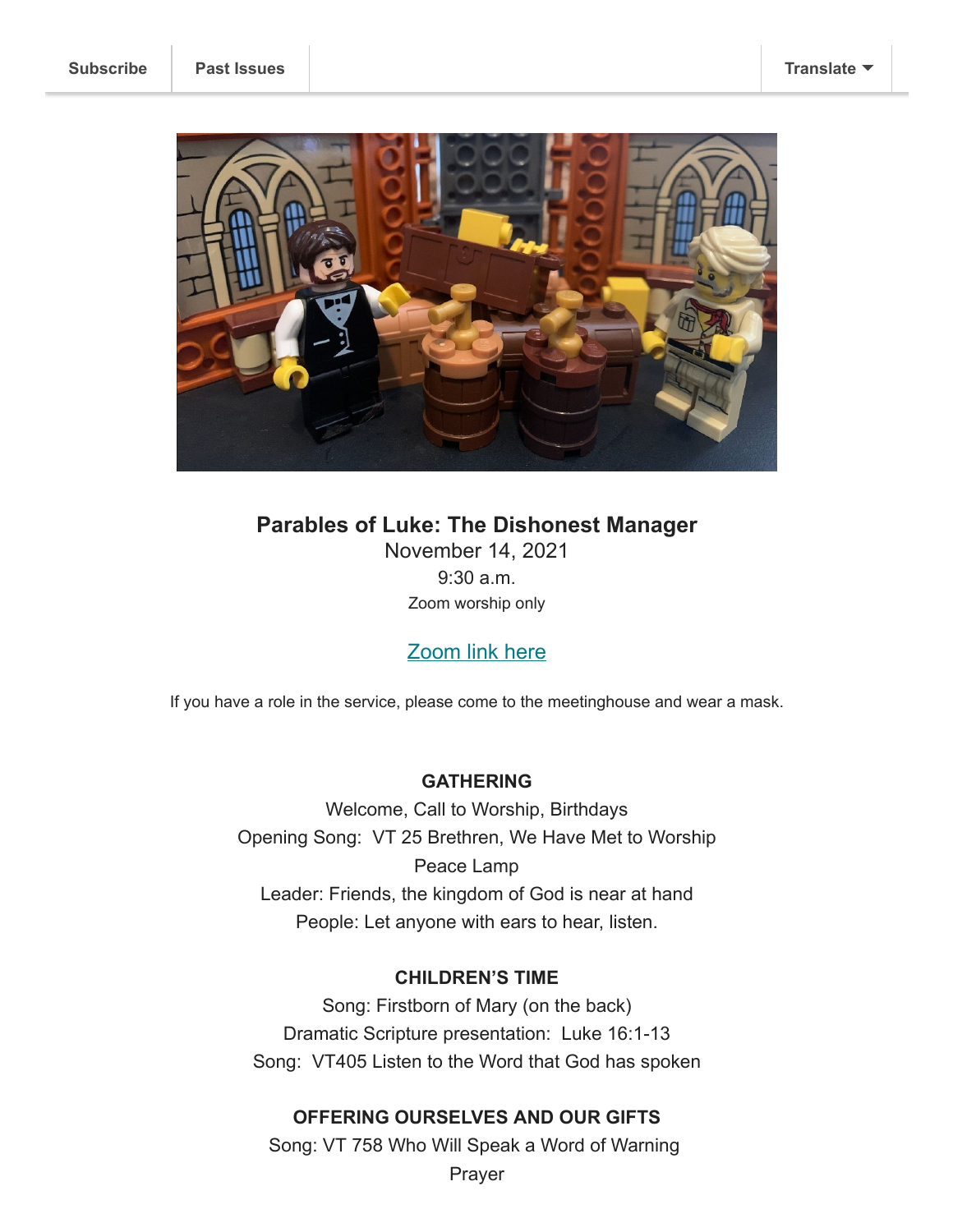**HEARING GOD'S WORD** Sermon

#### **RESPONDING**

Reflection Music Sharing and Pastoral Prayer

### **SENDING**

Welcoming Visitors and Announcements Song: VT 812 Sent Forth by God's Blessing Benediction

Worship Participants: Worship Leader: Deanna Risser; Song Leader: Jeff Martin; Scripture:;Philipp Gollner, Mary Roth, Leon Bauman, Kiki Smuts, Hilary Bertsche Sermon: Anna Yoder Schlabach; Pastoral Prayer: Scott Coulter; Reflection Music: Alyda Avelar, Ana Yoder Coulter; Sound: Trevor Daugherty, Sean Smuts

The two formal adult options on for Sunday School are:

#### **Lectio Divina Parable reading: Zoom break out room labeled "Lectio"**

We will read the upcoming week's parable aloud as a group, taking turns sharing what we notice.

## **A space for an interactive response to the morning hosted by Karl Shelly on Zoom:**

People can respond to these questions:

\* What thoughts, questions, and responses do you have to any part of the morning's worship?

\* How does what you heard connect with your life, the life of our community, or the wider world?

Meets in the north parking lot

#### **Children will have Sunday school after the service IN PERSON.**

**Below is a list of locations for the children's classes which are also posted around the meetinghouse.**